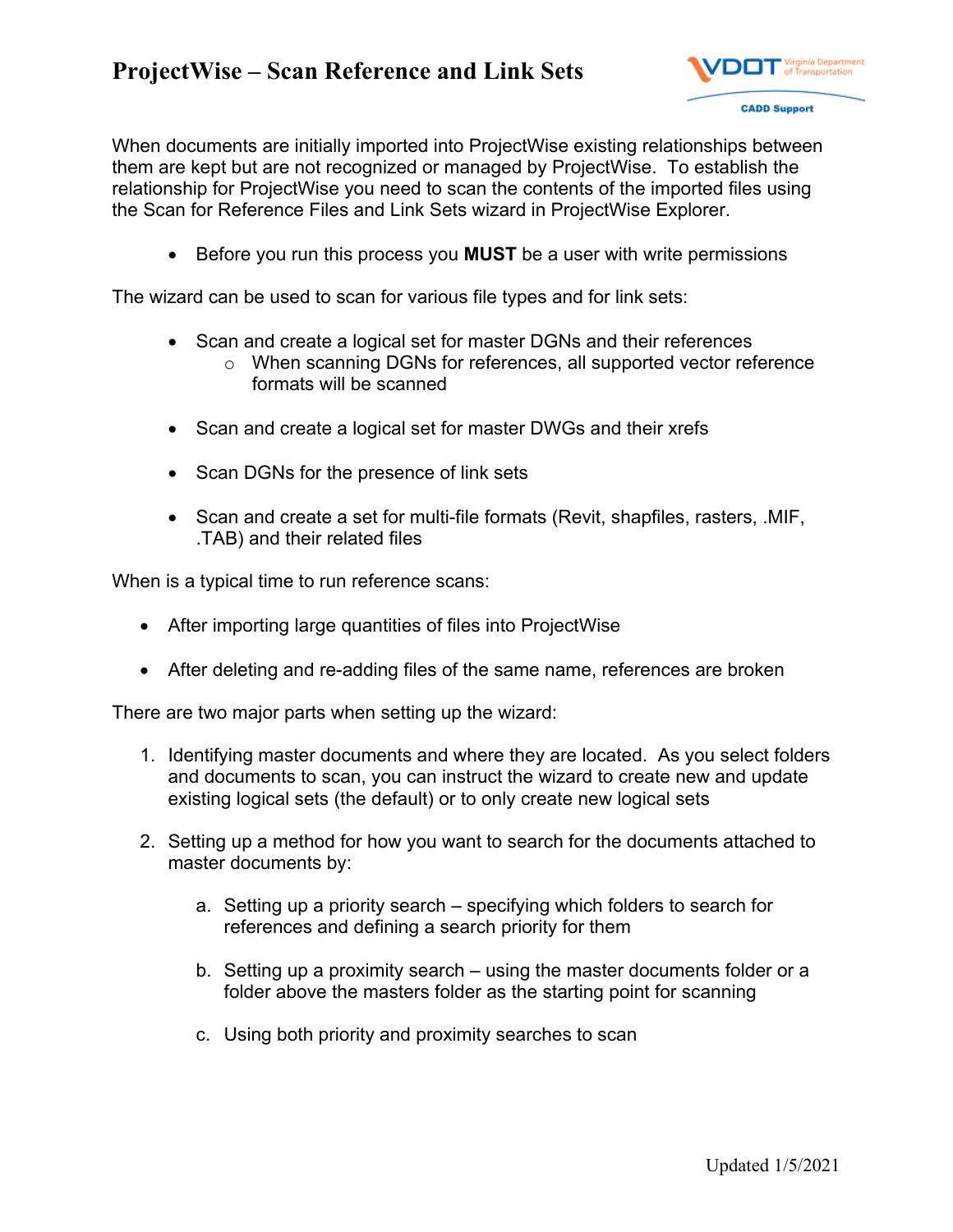

Before you begin using the Scan for Reference Files and Links sets wizard ensure the below information:

- You are a user that has write permissions or an administrator
- All of the master/reference or link set files have already been imported into ProjectWise
- ProjectWise Explorer is installed

Once the above has been verified you will open the Scan for Reference Files and Link Sets Wizard

- Right click where you want to scan and select Scan References and Link Sets on the UPC
- Click next
- Click next again making sure that both options are selected



When files and their attachments are imported into ProjectWise their relationship is kept, however there are a few exceptions

- The relationship is not initially recognized by the ProjectWise database
- The relationship is not initially maintained by the ProjectWise database
- The purpose of the Scan References and Link Sets wizard first is to make these relationships know to ProjectWise – it will include any folders to which CAD files were recently imported
- You will want to select all folders containing new CAD files unless you are sure the files have no references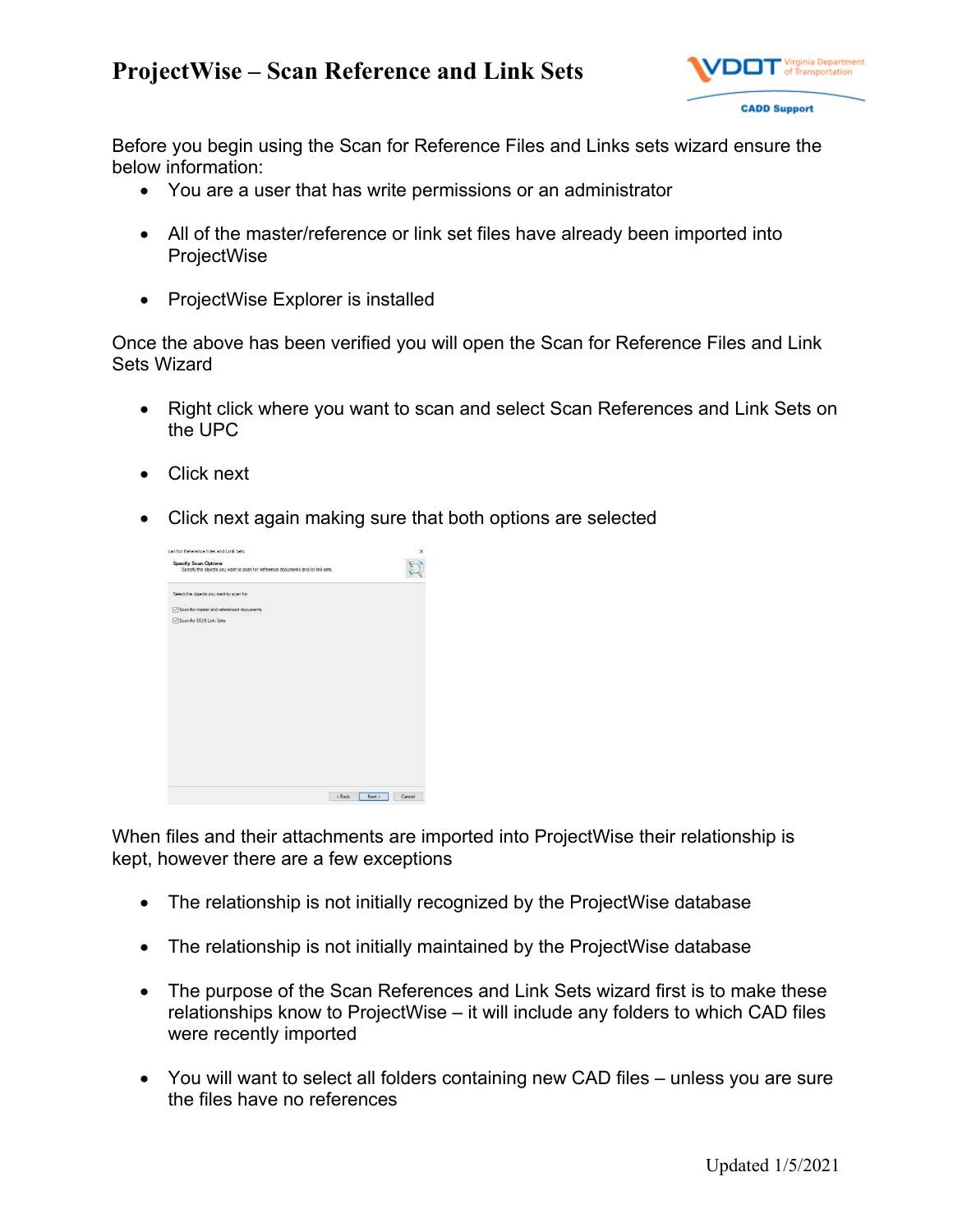

 There is no disadvantage to scanning a file without references – other than the time required to scan

Determine how you want to search for the referenced documents

- This involves specifying folders to search for references and the order to process them
- Note that search order becomes very important **IF** file names are not unique
- You can specify different folders to search along with the original folders  $\circ$  Use this method if you know where the files are

If you need to add items to scan then you will need to follow the below instructions

- Click the open folder icon (folders) or the sheet icon (individual documents)
- Check the check box to the left of any items you want to scan
- Click Next

|   | <b>Select Master Files and Folders</b><br>Select individual DGN and DWG master files or folders that contain them to be scar |
|---|------------------------------------------------------------------------------------------------------------------------------|
|   | Place a check in the box next to a document or folder that you wish to rescan                                                |
|   |                                                                                                                              |
| V | Document or Folder Name                                                                                                      |
| V | ProjectWise for Administrators\BUILDING COMPLEX\*.*                                                                          |

- By default check boxes for items added to the list are checked so ProjectWise will scan everything. It will create new sets when necessary and update existing sets that are found.
- When a check box is un-checked ProjectWise bypasses existing sets for that folder or document and only scans items not already identified as master documents.
- If this is the first time you are scanning a particular folder or group of folders you do not need to re-scan.
- You will want to re-scan if you know that documents were referenced to or removed from existing logical sets.
- The Master Folder Settings page lets you include sub-folders and limit application types in the scan.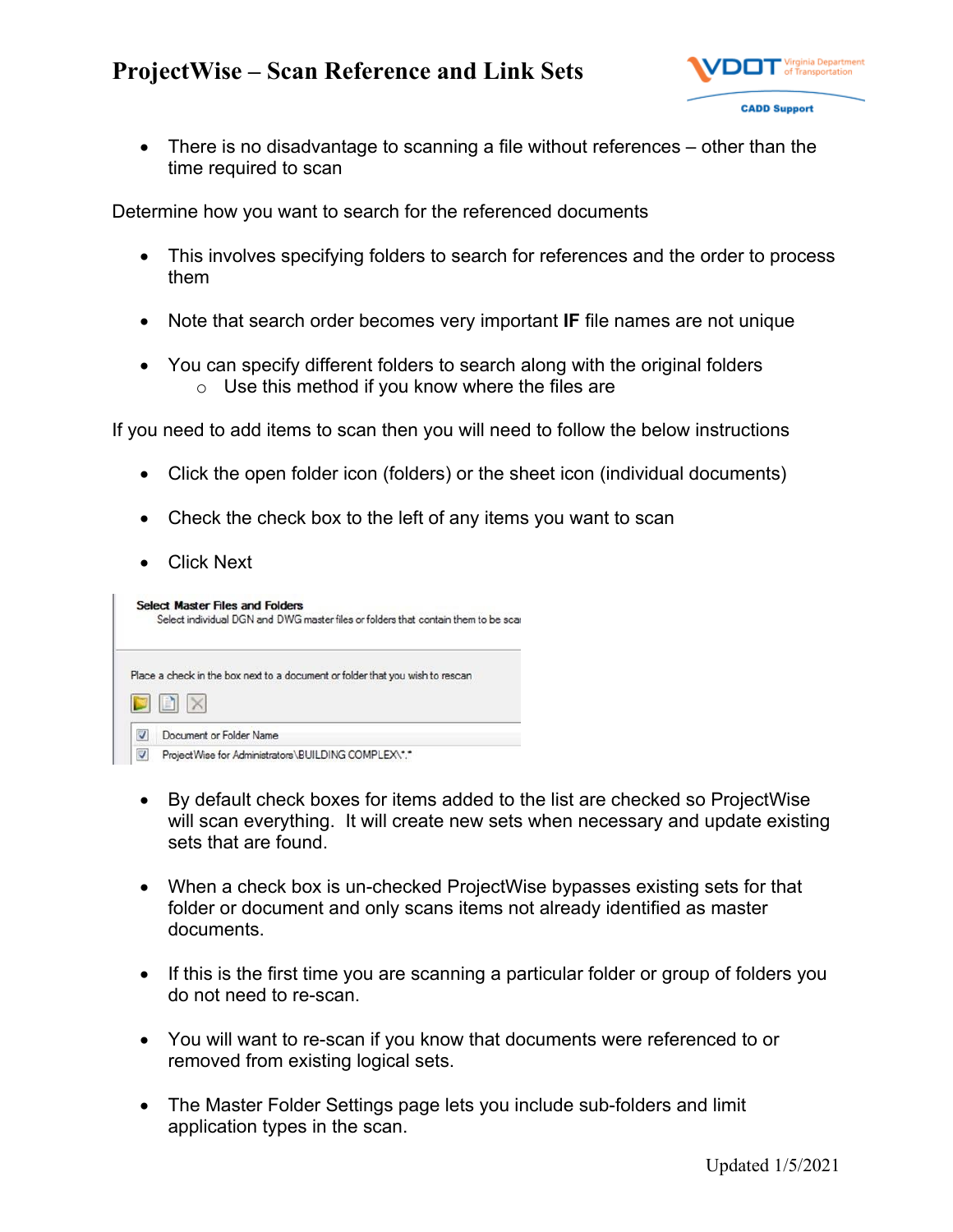

- Leave all file types check on even if all blank (as shown below)  $\circ$  This will scan all file types
- Click Next

| <b>Master Folder Settings</b><br>Set the options to scan subfolders and the application type. |                                                                                       |  |  |  |
|-----------------------------------------------------------------------------------------------|---------------------------------------------------------------------------------------|--|--|--|
|                                                                                               | Place a check in the box next to a folder to search its subfolders for master files.  |  |  |  |
| М<br>☑                                                                                        | Folder Name<br>Projects\Richmond\107081                                               |  |  |  |
|                                                                                               |                                                                                       |  |  |  |
|                                                                                               |                                                                                       |  |  |  |
|                                                                                               | Select the desired Application Types to filter the list of master files to be scanned |  |  |  |
|                                                                                               | Application<br>Acrobat PDF                                                            |  |  |  |
|                                                                                               | Adobe InDesign                                                                        |  |  |  |
|                                                                                               | AECOsin Bulding Designer                                                              |  |  |  |
|                                                                                               | AECOsm Building Designer - Energy Smulator                                            |  |  |  |
|                                                                                               | AFCOsin Minn-Station                                                                  |  |  |  |
|                                                                                               | AndCAD                                                                                |  |  |  |
|                                                                                               | AutoCAD Civil 3D Data Shortcut Project File                                           |  |  |  |
|                                                                                               | Autodesk Deelan Package                                                               |  |  |  |
|                                                                                               | Autodesk ReCap<br>Autodesk Revit                                                      |  |  |  |

A Priority Search lets you select which folders to scan and the order to look for attachments. Check the check box to the left of any folder to search its sub-folders for references.

The search is performed in the order that the folders are listed

- Top folder first and bottom folder last
- To move folders up or down in the search order select the folder in the list and click the up or down arrow
- If there is more than one file with the same name ProjectWise attaches the first one it encounters
	- $\circ$  It is critical to have the order of the priority search set up correctly
- Next you will click on the folder icon and go to the UPC
- Click the folder where to search for the files
- You will have to go in the priority order where the most important files are located to least important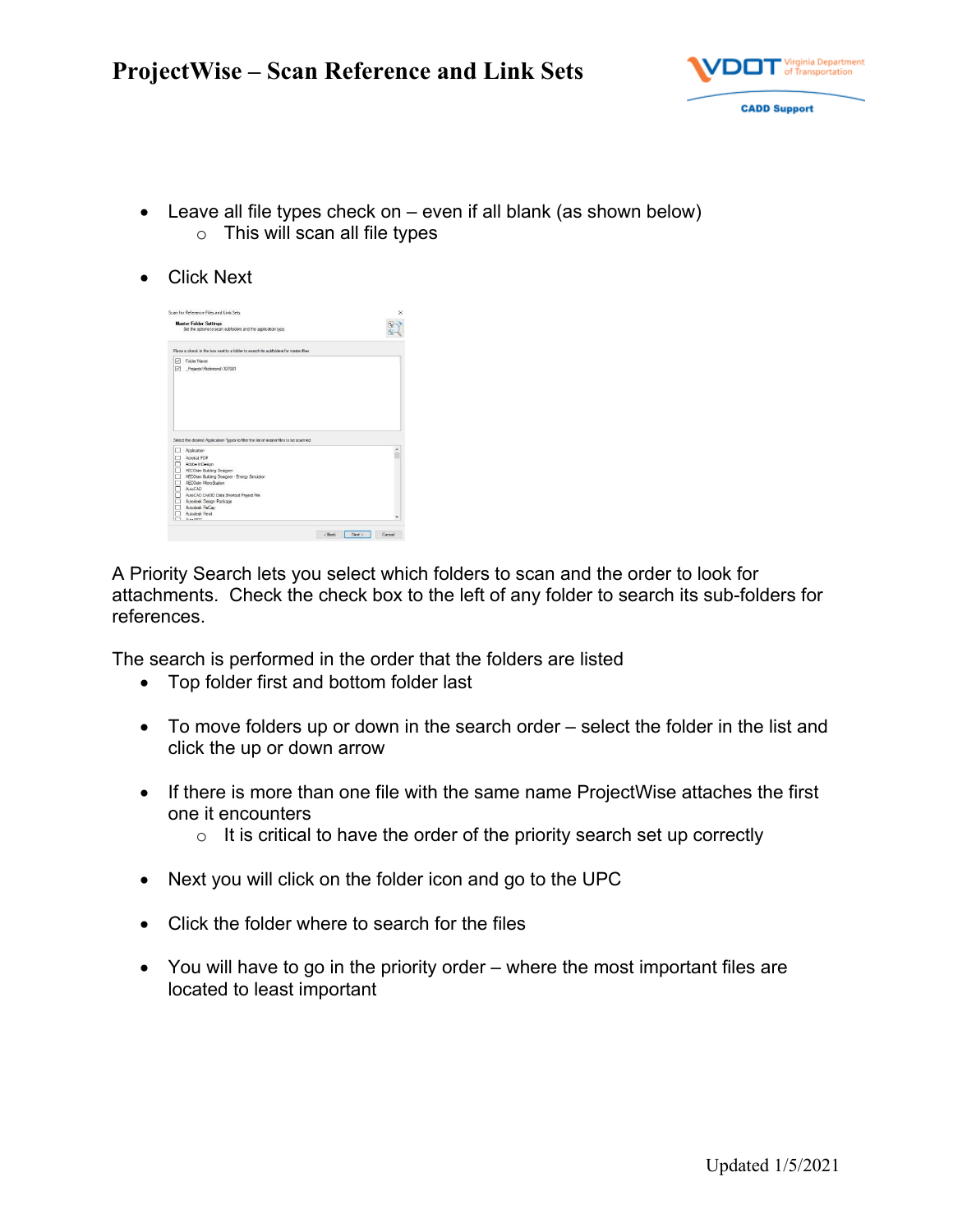

Click Next

| Reference File Priority Search Options<br>Select the folders in which to look for reference files. Folders will be searched in the order in which they appear.                                                  |                                     |
|-----------------------------------------------------------------------------------------------------------------------------------------------------------------------------------------------------------------|-------------------------------------|
| Check the box to search subfolders for references<br>Enable Priority Search<br><b>Folder Name</b><br>▽                                                                                                          |                                     |
| $\checkmark$<br>Projects\Richmond\107081\d107081<br>Projects\Richmond\107081\h107081<br>$\checkmark$<br>$\checkmark$<br>Projects\Richmond\107081\s107081<br>$\triangledown$<br>Projects\Richmond\107081\r107081 | $\blacktriangle$<br>$\triangledown$ |
|                                                                                                                                                                                                                 |                                     |

A Proximity Search tells the scanner where to start the search

- It can be set to start in the folder found to contain master documents, the folder above that, or several folders above that
- When you perform an advance search that goes high in the folder structure and turn on scan sub-folders, you are ensuring that all neighboring folders of the selected folders are included in the scan
- To include sub-folders in the proximity search check search all subfolders for references
- Select the Current Folder, Parent Folder, or specify the starting point for the scan
- If you select Advanced specify how many folders above the current folder you want to move before starting the scan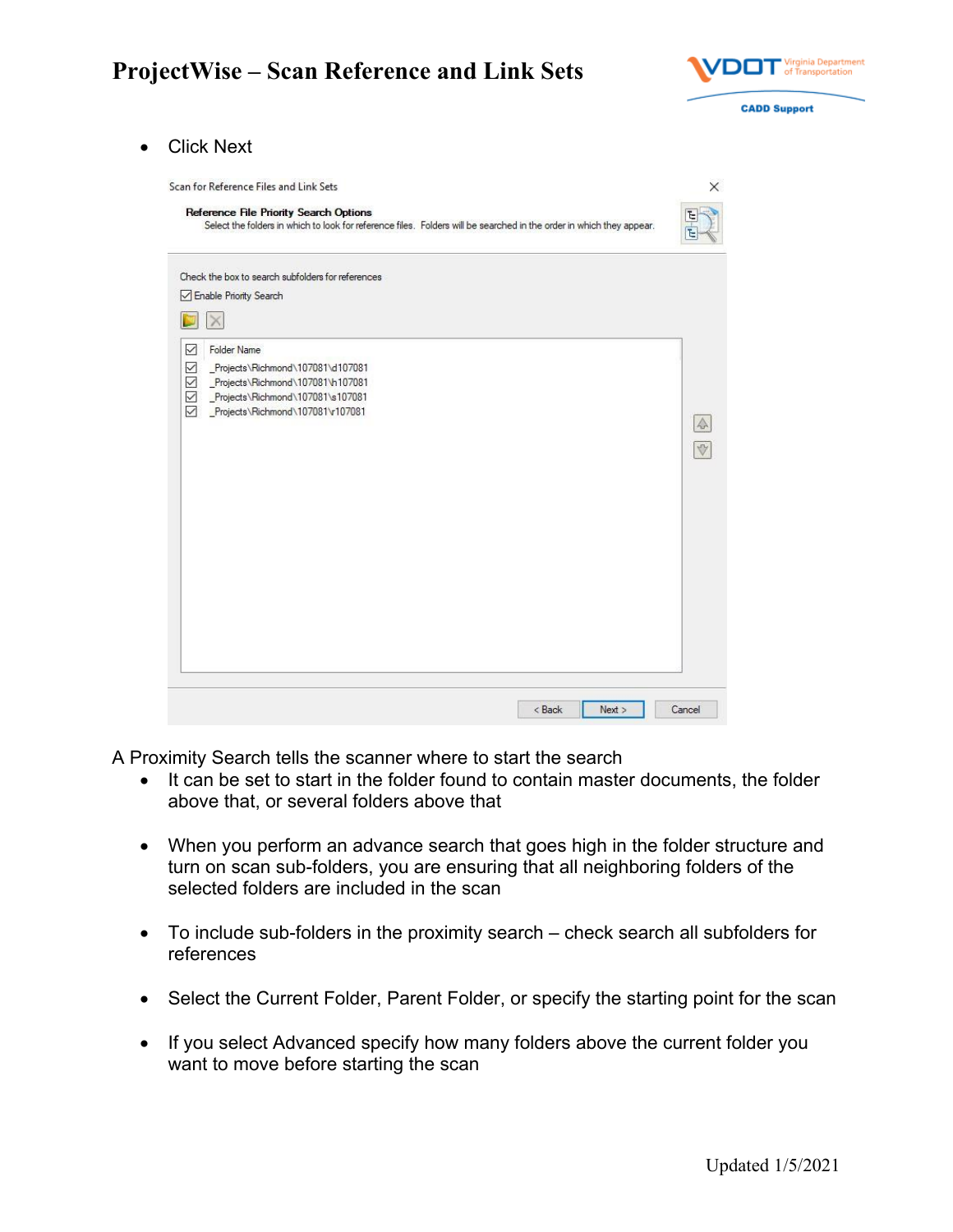

Click Next

| <b>Reference File Proximity Search Options</b>                                                                                                                                                                  |  |
|-----------------------------------------------------------------------------------------------------------------------------------------------------------------------------------------------------------------|--|
| Enabling Proximity search will attempt to locate reference files in the same folder as the master file or a specified<br>number of folder levels above the master file. Optionally, subfolders can be searched. |  |
| □ Enable Proximity Search                                                                                                                                                                                       |  |
| <b>Proximity Search Settings</b>                                                                                                                                                                                |  |
| Search Subfolders for References                                                                                                                                                                                |  |
| Start Location:                                                                                                                                                                                                 |  |
| Master File's Folder                                                                                                                                                                                            |  |
| ◯ Parent Folder (1 Folder Above the Master File's Folder)                                                                                                                                                       |  |
| Advanced:<br>$\overline{0}$<br>Folders Above the Master File's Folder                                                                                                                                           |  |
|                                                                                                                                                                                                                 |  |
|                                                                                                                                                                                                                 |  |

#### **Combination Searches**

You can check both searching options to combine them

- If you use both Priority and Proximity searches then you must specify which to use first
	- $\circ$  It makes sense to do a Priority search and then a Proximity search
	- $\circ$  If there are duplicate matches then the search will stop at the first match
- When you combine searches the Search Order page opens so you can set the order in which priority and proximity searches are performed
	- o This is only available if both types have been configured
- You can choose your search options as
	- o Priority Only
	- o Proximity Only
	- $\circ$  Priority then Proximity
	- o Proximity the Priority
- Click Next
	- o The below screen will appear
	- $\circ$  You can make a log file if you want to see the results